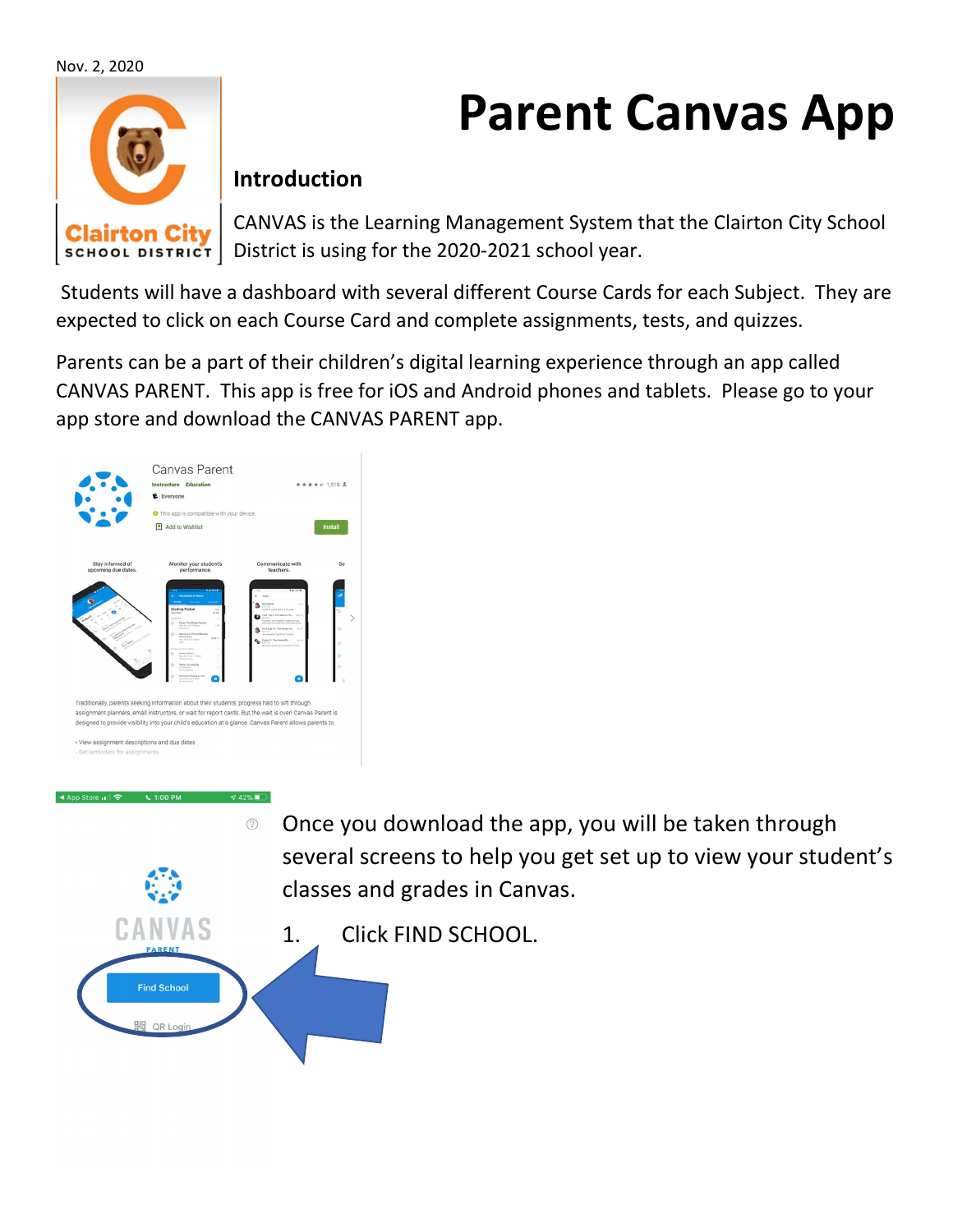Nov. 2, 2020



2. Type in Clairton City School District. It should come up automatically after a few letters.